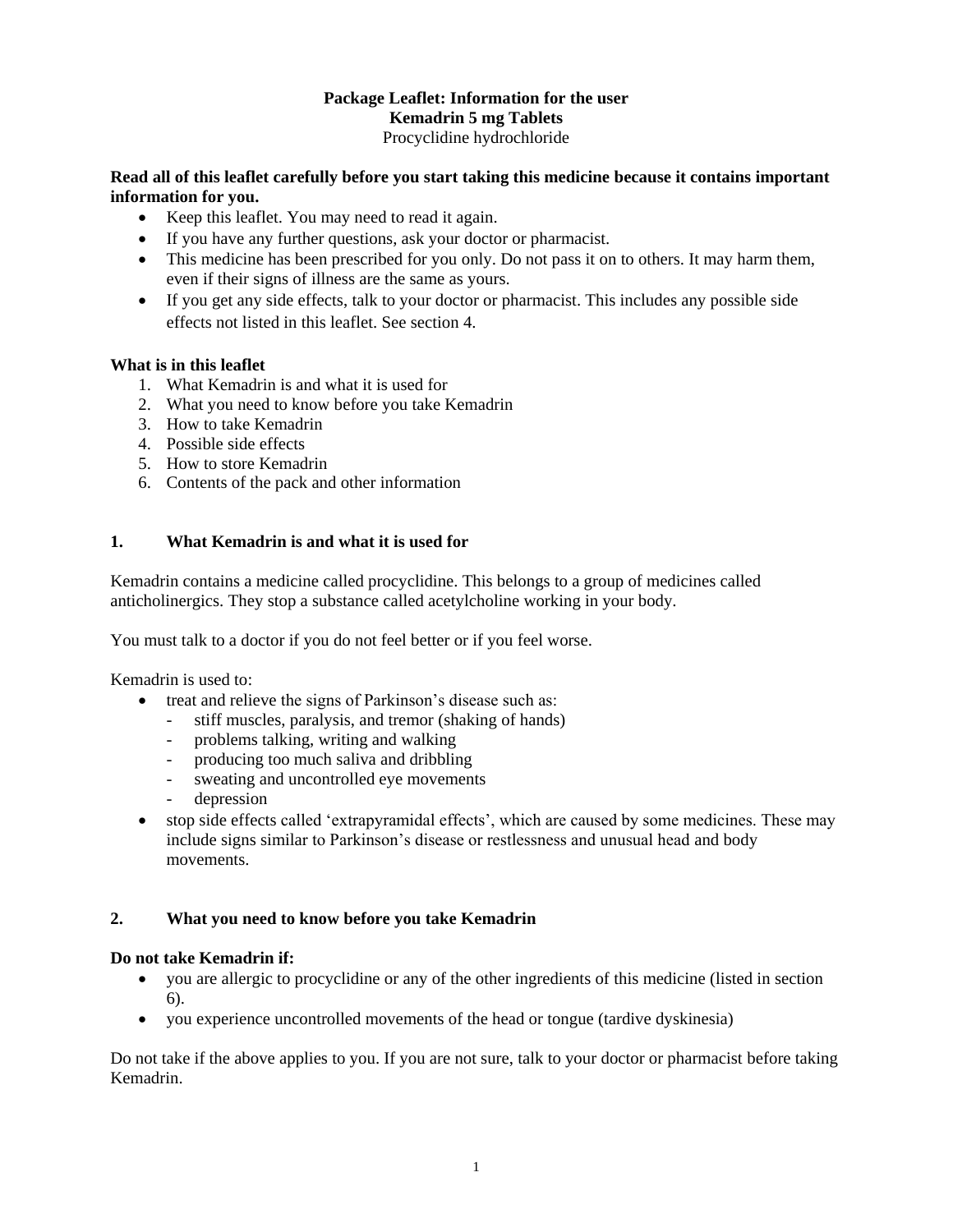## **Warnings and precautions**

Talk to your doctor or pharmacist before taking your medicine:

- if you are elderly. Your dose may need to be carefully monitored to prevent any side effects
- if you suffer from a problem caused by too much pressure in your eye called 'narrow angle glaucoma' or if you have a higher chance to get glaucoma
- if you have constipation
- if you have problems passing water (urinary retention)
- if you have an enlarged prostate gland
- if you have a mental illness and are taking Kemadrin to control the side-effects of your medicines. Occasionally people who take this medicine may have a psychotic episode
- if you have kidney or liver problems
- if you have an obstructive disease of the stomach or bowels (e.g. pyloric stenosis, paralytic ileus)
- $\bullet$  if you have any underlying condition that causes your heart to beat faster (e.g. thyroxicosis)
- in some patients who use Kemadrin to control side effects of other medicines, involuntary repetitive body movements may occur. If this happens to you, your doctor may decide to give you lower doses.

If you are not sure if any of the above applies to you, talk to your doctor or pharmacist before taking Kemadrin.

## **Children**

Do not give this medicine to children.

## **Other medicines and Kemadrin**

Tell your doctor or pharmacist if you are taking or have recently taken or might take any other medicines, including medicines obtained without a prescription. This includes herbal medicines. This is because Kemadrin can affect the way some other medicines work. Also some other medicines can affect the way Kemadrin works. In particular tell your doctor or pharmacist if you are taking any of the following:

- antidepressants, particularly those which contain monoamine oxidase inhibitors, including any taken in the past two weeks
- medicines used to treat mental health problems (including Alzheimer's disease and dementia)
- levodopa and amantadine, used in Parkinson's disease
- disopyramide, quinidine and nitrate tablets (including tablets that dissolve under the tongue), used to treat heart problems
- cisapride, domperidone and metoclopramide, used to treat sickness, indigestion and feeling sick (nausea)
- antihistamines, used to treat hayfever and allergies
- nefopam, used to treat pain
- paroxetine, used to treat depression and/or anxiety disorders in adults
- ketoconazole, used to treat fungal infections
- medicines such as phenothiazines used to treat psychoses if you are taking this in combination with Kemadrin, you should be aware that going to a hot, humid climate may cause fever

If you are not sure if any of the above applies to you, talk to your doctor or pharmacist before taking Kemadrin.

## **Pregnancy and breast-feeding**

If you are pregnant or breast-feeding, think you may be pregnant or are planning to have a baby, ask your doctor or pharmacist for advice before taking this medicine.

## **Driving and using machines**

You may have blurred vision, dizziness, confusion or disorientation while taking Kemadrin. If this happens do not drive or use any tools or machines.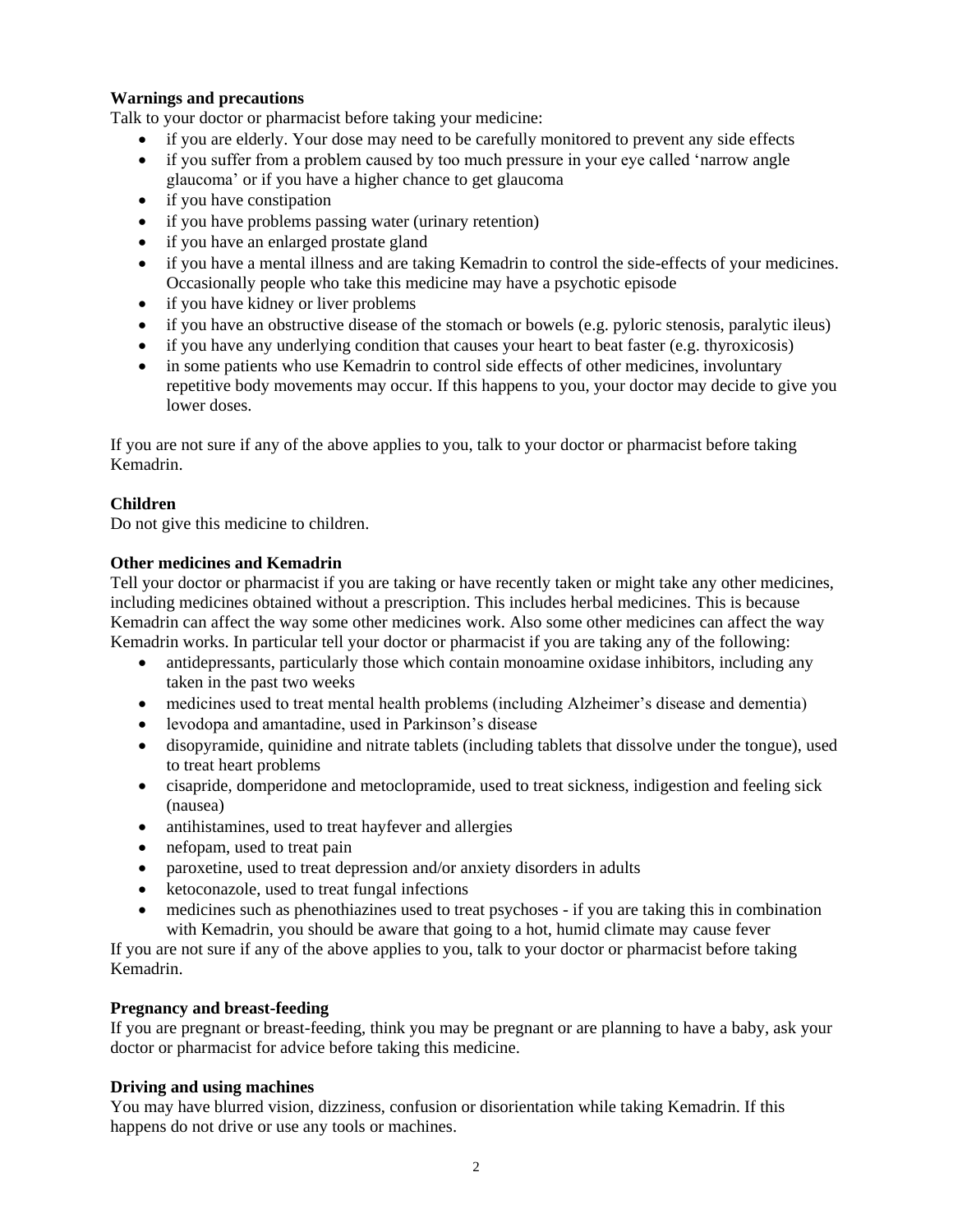## **Kemadrin contains lactose**

Kemadrin contains lactose (a type of sugar). If you have been told by your doctor that you have an intolerance to some sugars, contact your doctor before taking this medicinal product.

## **3. HOW TO TAKE KEMADRIN**

Always take Kemadrin exactly as your doctor has told you. Check with your doctor or pharmacist if you are not sure.

- Swallow the tablets with a drink of water.
- You can take Kemadrin at any time of day, with or without food. Some people find they feel less sick if they take it at meal times.
- The tablets may be cut or broken in half along the break-line to divide the dose in two equal halves.

## **To treat Parkinson's disease:**

- The recommended starting dose is 2.5 mg (half a tablet) three times a day.
- This can be increased by 2.5 mg (half a tablet) each day, until your symptoms are under control. The usual maximum daily dose is 30 mg (6 tablets).
- The maximum your doctor may decide to prescribe is 12 tablets (60 mg).
- Although the dose is usually taken three times a day, your doctor may ask you to take a fourth dose before bedtime.

## **To treat uncontrolled body movements (extrapyramidal symptoms) caused by taking other medicines:**

Kemadrin can be used to control side-effects caused by other medicines.

- The recommended starting dose is 2.5 mg (half a tablet) three times a day.
- This can be increased by 2.5 mg (half a tablet) each day until your symptoms are under control.
- The daily maintenance dose is usually not more than four tablets (20 mg).
- Your doctor may decide to stop your Kemadrin after three or four months to see if your original symptoms return.
- If you need Kemadrin for a longer period of time, your doctor may decide to stop every now and then.

#### **Elderly**

If you are elderly, your doctor will decide on the appropriate dose for you to take.

## **Use in children**

Kemadrin tablets are not usually recommended for use in children.

#### **If you take more Kemadrin than you should**

If you take more Kemadrin than you should, talk to a doctor or go to a hospital straight away. Take the medicine pack with you.

### **If you forget to take Kemadrin**

Take a dose as soon as you remember it and then go on as before. Do not take a double dose to make up for a forgotten tablet.

#### **If you stop taking Kemadrin**

You should not stop taking Kemadrin without talking to your doctor first as your symptoms may return.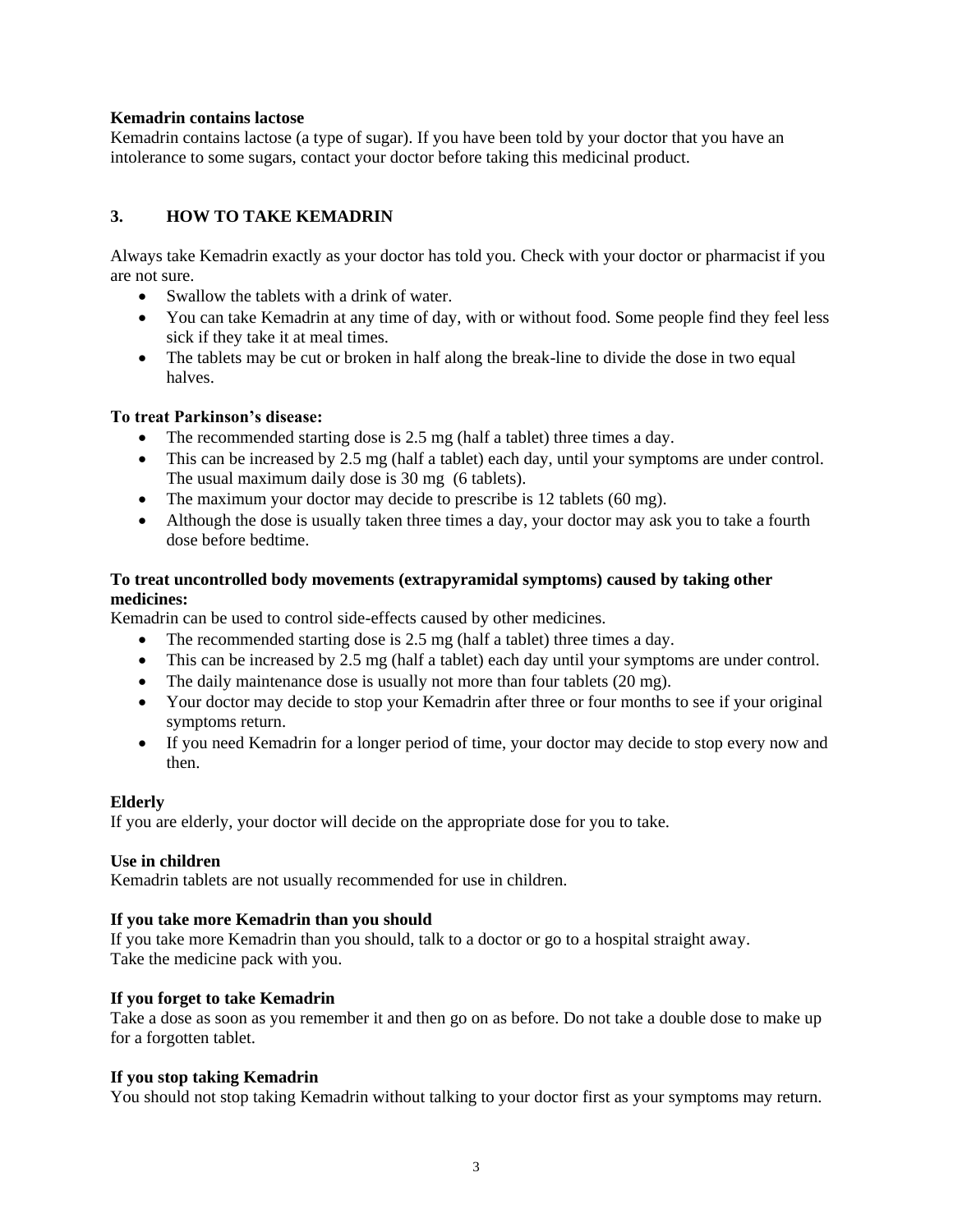If you have any further questions on the use of this product, ask your doctor or pharmacist.

## **4. Possible side effects**

Like all medicines, this medicine can cause side effects, although not everybody gets them.

The following side effects may happen with this medicine:

If you are taking a medicine for mental illness (called a neuroleptic) at the same time as Kemadrin:

- you can develop uncontrolled movements of your face and tongue (tardive dyskinesia). The dose of either of your medicines may need to be adjusted
- unusual body movements, particularly of your hands, arms and legs which may have previously been occurring with the medicine for your mental illness can be made worse by the addition of Kemadrin.

## **If either of these happen, tell your doctor straight away.**

## **Common (affects less than 1 in 10 people)**

- problems passing water (urinary retention)
- blurred vision
- dry mouth
- constipation.

## **Uncommon (affects less than 1 in 100 people)**

- feeling sick (nausea) or being sick (vomiting)
- $\bullet$  inflamed gums (gingivitis)
- dizziness, nervousness, feeling confused, not knowing where you are (feeling disoriented), difficulty in thinking, which may include problems with attention, reduced concentration or memory, hearing unexpected noises or seeing unexpected sights (hallucinations), anxiety, agitation (feeling irritable)
- skin rash.

## **Rare (affects less than 1 in 1,000 people)**

 'psychotic' symptoms occurring together such as dizziness, confusion, reduced concentration or memory, disorientation, hearing unexpected noises or seeing unexpected sights (hallucinations), anxiety, agitation (feeling irritable).

## **Reporting of side effects**

If you get any side effects, talk to your doctor, pharmacist or nurse. This includes any possible side effects not listed in this leaflet. You can also report side effects directly via

Ireland: HPRA Pharmacovigilance, Earlsfort Terrace, IRL - Dublin 2; Tel: +353 1 6764971; Fax: +353 1 6762517. Website: www.hpra.ie; e-mail: medsafety@imb.ie

Malta: Website: [www.medicinesauthority.gov.mt/](http://www.medicinesauthority.gov.mt/)adrportal

By reporting side effects, you can help provide more information on the safety of this medicine.

## **5. HOW TO STORE KEMADRIN**